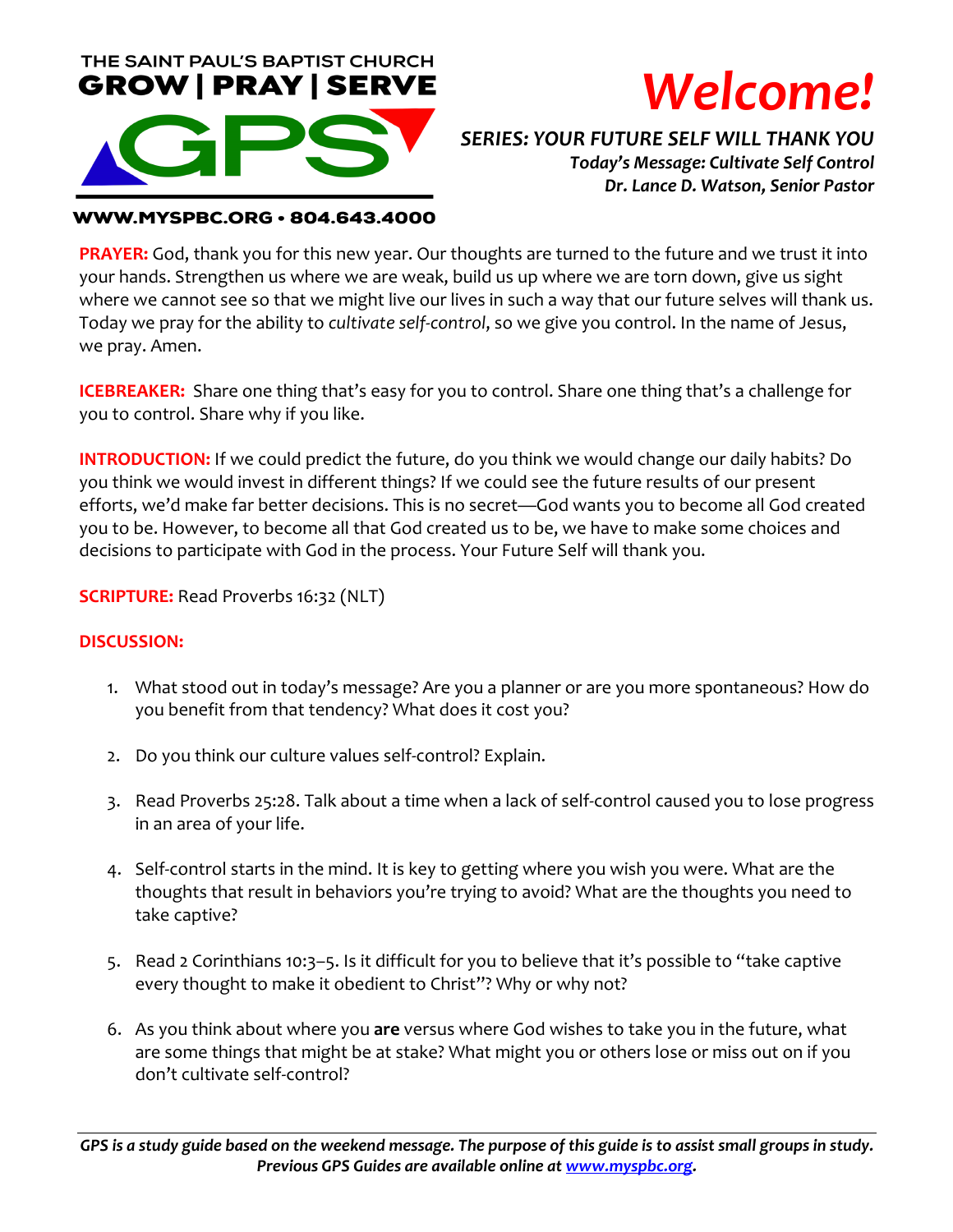



*SERIES: YOUR FUTURE SELF WILL THANK YOU Today's Message: Cultivate Self Control Dr. Lance D. Watson, Senior Pastor*

#### **WWW.MYSPBC.ORG · 804.643.4000**

**CHALLENGE:** Mention to the group one area in which you lack self-control. Ask the group to pray for you in this area.

**SERVE: Pray** over Proverbs 11:32 this week. **Praise** God in advance for being present in your life in 2021. **Listen**: when you are quiet before God, it is amazing how clear things become. **Respond**. Write it down, live it out, give God praise!

**ANNOUNCEMENTS:** Take this time to share group announcements. Church wide and campus specific announcements can be found at www.myspbc.org. You can also "find, follow and like" our Facebook page at facebook.com/myspbc. Turn on your notifications.

**CELEBRATIONS:** Take this time to share praise reports (e.g. answered prayers, birthdays, anniversaries, promotions).

**PRAYER REQUESTS & PRAYER:** Take this time to share prayer requests. Close with prayer.